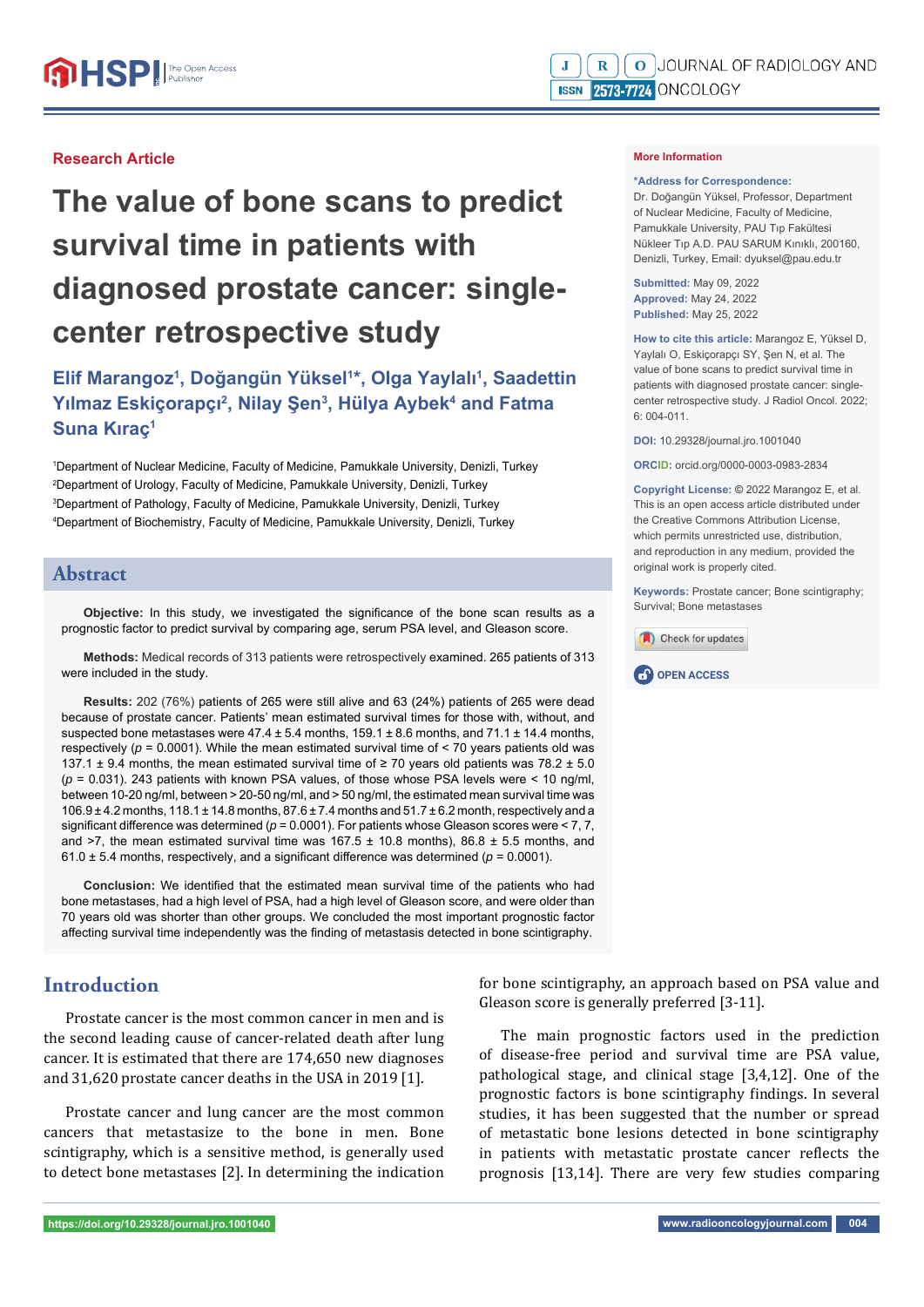

patients with bone metastasis on bone scintigraphy and patients without bone scintigraphy [15].

In this retrospective study, we investigated the value of bone scintigraphy results in predicting survival time compared to age, serum PSA level, and Gleason score as a prognostic factor, including patients without bone metastasis.

#### **Materials and methods**

The study used clinical information from the patients and was approved by the Medical Ethics Committee at University (approval number: 17.01.2012/2). Patients or their relatives were reached for survival analysis and their consent was obtained.

The files of 313 patients with prostate adenocarcinoma who were referred to the department of nuclear medicine for whole-body bone scintigraphy were retrospectively analyzed.

Age, Gleason score, and total PSA values before scintigraphy of the patients were recorded. The patients were called by phone. Whether they were alive or not, if they died, the cause and time of death were learned. Among the patients who died, patients with additional malignancies besides prostate cancer and those who died due to another reason (cerebrovascular accident, ischemic heart disease, accidents, etc.) were excluded from the study.

The survival times of the patients included in the study were calculated in months. To investigate the effect of age on survival time, patients were classified as under 70 years of age, 70 years, and above.

Patients who are informed orally and in writing before the whole-body bone scintigraphy sign a written consent form that they accept the procedure. In our department, 740 MBq Tc-99m MDP is administered intravenously to patients for whole-body bone scintigraphy. Patients are scanned 2-4 hours after injection. The imaging procedure is performed as whole-body scanning using a single-headed CamStar AC/T gamma camera (GE-Milwaukee, Wisc., USA) and a lowenergy general-purpose collimator in the supine position. The scanning speed is 10 min/m, and the imaging matrix is 1024 x 512. Images were evaluated visually.

The patients were divided into 3 groups according to the results of bone scintigraphy cases with metastasis to the skeletal system, no metastasis, and with suspicious metastasis. In the skeletal system, randomly distributed, multiple, increased focal activity involvement in different sizes, different intensities, and diffuse, intense activity involvement (super scan) were interpreted as skeletal system metastasis. The scintigraphic findings of patients with single focal activity involvement without a history of trauma were considered suspicious. The scintigraphic findings of these patients who were found to have metastasis corresponding to the suspicious lesion on scintigraphy with other imaging methods such as plain X-ray, CT, and MRI were interpreted as metastasis. The scintigraphic findings of the patients who have not applied any other imaging method for correlative purposes were interpreted as suspicious metastasis because the patient had a definite diagnosis of prostate cancer.

Total PSA levels are measured on the same day using the chemiluminescence method on the autoanalyzer (Roche Cobas 6000, Roche-Hitachi Diagnostics, Japan) from the serum samples obtained. According to this method, the PSA reference range was 0-4 ng/ml. The patients were divided into 4 groups according to their serum PSA levels as < 10 ng/ ml, 10-20 ng/ml, > 20-50 ng/ml, > 50 ng/ml [4,6,9]. Serum PSA levels of 22 patients were not known before bone scintigraphy.

Pathological preparations (TRIB, TUR-P, prostatectomy) of the patients were evaluated based on the Gleason system. According to this system, the structural pattern of the tumor is graded from the best differentiation being one and the worst differentiation being five. The Gleason score is obtained by summing the differentiation degrees of the most common and second common patterns. The patients were divided into 3 groups according to their Gleason scores as < 7, 7, and > 7 [16,17].

Statistical Package for the Social Sciences (SPSS) 17.0 program was used for statistical analysis. Frequency analysis of variables was done. Continuous variables were shown as mean ± standard deviation (SD). The number of patients in variables and their subgroups was shown as number (n) and percentage (%).

Nonparametric methods were used because the distribution of data did not conform to normal distribution. Kruskal Wallis Analysis of Variance was used to determine whether there was a statistically significant difference between variable subgroups. If there was a statistically significant difference between more than two groups, paired analyzes were performed using the Bonferroni-corrected Mann Whitney U Test to find out which group or groups the difference originated from.

Patients' lifetimes were calculated in months, with death as the endpoint. Kaplan-Meier method was used for survival analysis. Survival curves were compared using the log-rank test. The predicted mean survival time found by the Kaplan-Meier method was defined as "mean ± standard error". In addition, the predicted median survival time was calculated due to the heterogeneous distribution of the patients in subgroups formed according to bone scintigraphy findings.

Multivariate Cox regression analysis was used to find independent prognostic factors affecting survival. Age, serum PSA level, Gleason score, and Tc-99m MDP whole-body bone scintigraphy findings were included in the analysis. The prognostic effect level was indicated by the Wald value calculated for factors with a *p* - value less than 0.05.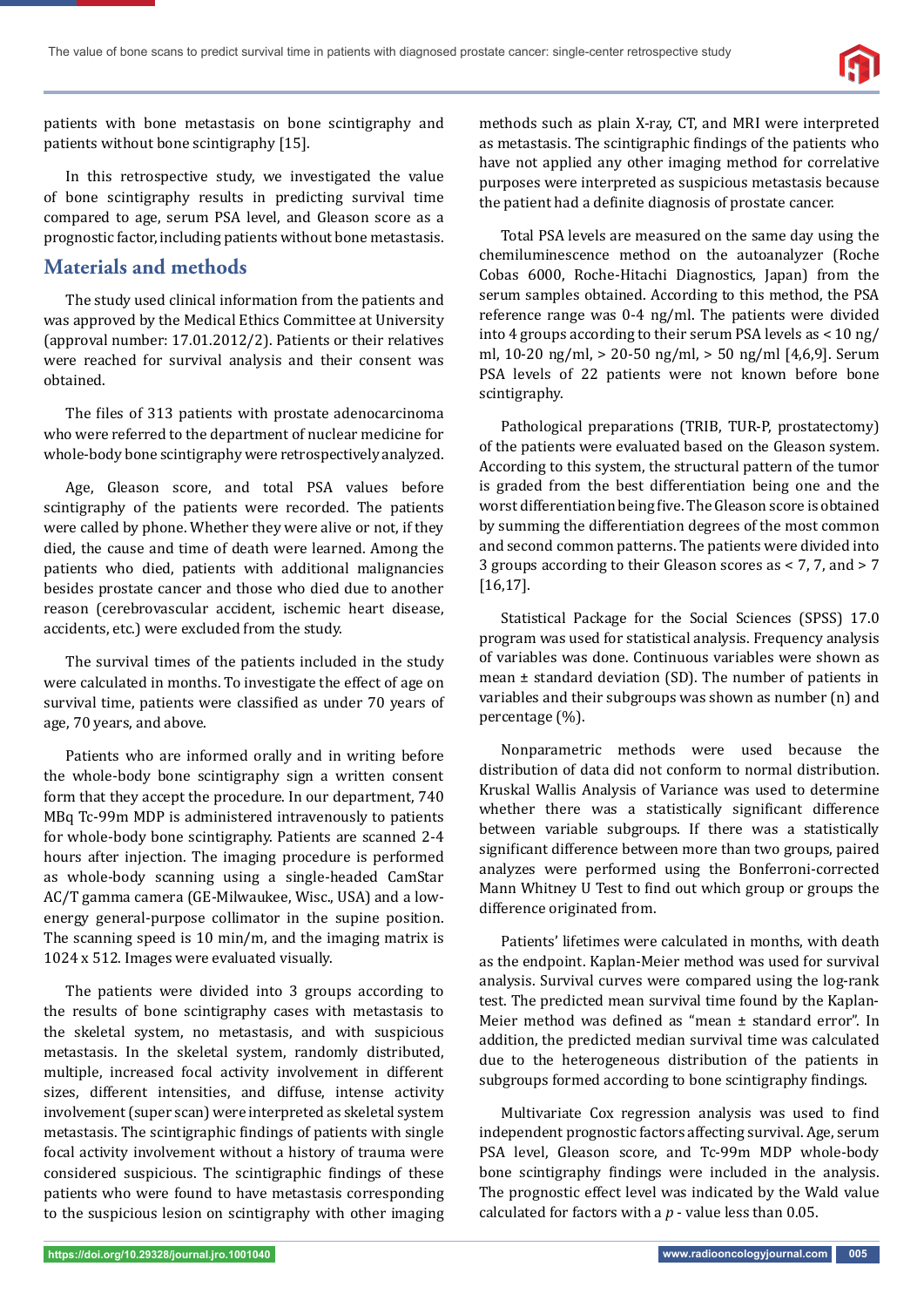

#### **Results**

The files of 313 patients with prostate cancer who underwent bone scintigraphy examination were analyzed from the archive of the Department of Nuclear Medicine. A total of 48 patients were excluded from the study. The remaining 265 patients constituted our study group.

Of the 265 patients included in the study, 202 (76%) were still alive, and 63 (24%) patients were found to have died due to prostate cancer. The distribution of patients in variable subgroups and average life span is shown in Table 1.

In bone scintigraphy, metastasis to the skeletal system was not detected in 172 (65%) patients, while metastasis was found in 70 (26%) patients. The remaining 23 (9%) patients had suspicious findings for metastasis.

According to the presence of bone metastases in bone scintigraphy, the average life expectancy after diagnosis was determined in 172 patients without metastasis at 45.8 ± 28.0 months (range 5.2 - 182.9 months), in 70 patients with metastasis at  $31.8 \pm 24.0$  months (range 0.3 - 106.8 months) and in 23 patients with suspected metastasis  $38.1 \pm 26.3$ months (range 2.5 - 119.6 months) (*p* = 0.0001). A very significant difference was found between patients with and without bone metastasis ( $p = 0.0001$ ). There was no statistically significant difference between the group without bone metastasis and the group with suspicious metastasis (*p* = 0.151) and between the group with bone metastasis and the group with suspicious metastasis ( $p = 0.297$ ).

In *Kaplan-Meier analysis*, 15 (9%) of 172 patients without metastasis in bone scintigraphy, 41 of 70 patients (59%) with bone metastasis, and 7 (30%) of 23 patients who were considered suspicious for bone metastasis, it was seen that they died due to cancer. Mean survival time calculated according to the presence of bone metastases is as follows; In 172 patients with no metastasis in bone scintigraphy, 159.1 ± 8.6 months (95% CI: 142.2 - 176.0 months), in 70 patients with metastasis in bone scintigraphy  $47.4 \pm 5.4$  months (95%)

| Table 1: Patient distribution and average life expectancy in variable subgroups. |                                      |              |    |                              |                       |  |  |  |
|----------------------------------------------------------------------------------|--------------------------------------|--------------|----|------------------------------|-----------------------|--|--|--|
| <b>Variable</b>                                                                  | <b>Subgroups</b>                     | $\mathsf{n}$ | %  | <b>Mean Survive (months)</b> | $p$ - value $\dot{ }$ |  |  |  |
| Bone scan                                                                        | Metastasis yes                       | 70           | 26 | $31.8 \pm 24.0$              | 0.0001                |  |  |  |
|                                                                                  | Suspected<br>metastasis              | 23           | 9  | $38.1 \pm 26.3$              |                       |  |  |  |
|                                                                                  | Metastasis no                        | 172          | 65 | $45.8 \pm 28.0$              |                       |  |  |  |
| Age (years)                                                                      | ~< 70                                | 134          | 51 | $46.5 \pm 30.5$              | 0.02                  |  |  |  |
|                                                                                  | $\geq 70$                            | 131          | 49 | $36.1 \pm 22.9$              |                       |  |  |  |
| PSA (ng/ml)                                                                      | < 10                                 | 93           | 38 | $40.9 \pm 22.2$              | 0.008                 |  |  |  |
|                                                                                  | 10-20                                | 48           | 20 | $41.8 \pm 24.7$              |                       |  |  |  |
|                                                                                  | $> 20-50$                            | 40           | 16 | $42.2 \pm 26.6$              |                       |  |  |  |
|                                                                                  | > 50                                 | 62           | 26 | $31.3 \pm 24.1$              |                       |  |  |  |
|                                                                                  | Unknown                              | 22           |    |                              |                       |  |  |  |
| Gleason<br>Score                                                                 | < 7                                  | 96           | 40 | $46.4 \pm 28.1$              | 0,004                 |  |  |  |
|                                                                                  | 7                                    | 65           | 27 | $38.0 \pm 23.2$              |                       |  |  |  |
|                                                                                  | > 7                                  | 79           | 33 | $35.1 \pm 25.3$              |                       |  |  |  |
|                                                                                  | <b>Unknown</b>                       | 25           |    |                              |                       |  |  |  |
|                                                                                  | *Kruskal Wallis analysis of variance |              |    |                              |                       |  |  |  |

\*Kruskal Wallis analysis of variance.

CI: 36.7 - 58.0 months), and 23 patients with suspicious metastasis in bone scintigraphy  $71.1 \pm 14.4$  months (95% CI:  $42.8$  - 99.4 months). There was a statistically significant difference between these three groups in terms of predicted mean survival times ( $p = 0.0001$ ). The average survival time predicted by the presence of bone metastasis in the patients is shown in Figure 1.

The mean age of 265 patients included in the study was  $68.6 \pm 8.3$  years (range 46 - 90 years). Of the patients, 134 (51%) were under the age of 70, and 131 (49%) were 70 years and over. The average life expectancy of 134 patients under the age of 70 was  $46.5 \pm 30.5$  months (range  $2.5 - 182.9$ ) months), and the average life expectancy of 131 patients aged 70 years and over was 36.1 ± 22.9 months (range 0.3 - 112.1 months). There was a significant difference  $(p = 0.02)$ . 26 (20%) of 134 patients under the age of 70 died due to prostate cancer. The predicted mean survival time was 137.1 ± 9.4 months (95% CI: 118.8 - 155.5 months). It was observed that 37 (28%) of 131 patients aged 70 and over died due to prostate cancer. The predicted mean survival time in these patients was 78.2 ± 5.0 months (95% CI: 68.5 - 87.0 months). A statistically significant difference was found between these two groups in the survival analysis ( $p = 0.031$ ). The graphic of the survival time analysis according to the age groups of the patients is shown in Figure 2.





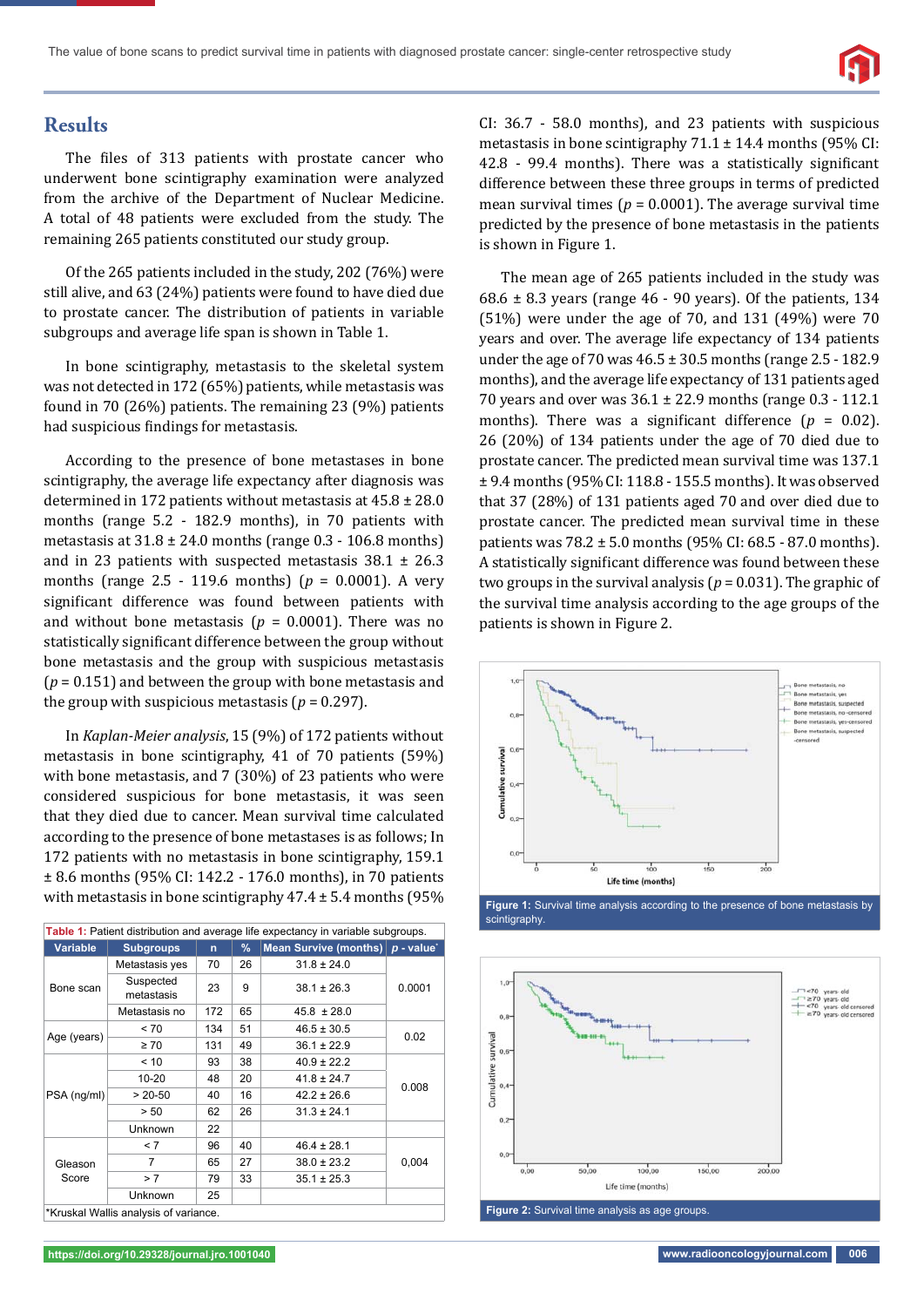

PSA values of 22 patients were not known. The mean PSA value of 243 patients with known PSA values before scintigraphy was  $94.2 \pm 413.1$  ng/ml (range 0.003 - 5459 ng/ml). Among these patients, the mean PSA value of patients with metastasis on bone scintigraphy was  $285.7 \pm 783.2$ ng/ml (Range 0.02 - 5492 ng/ml), and the mean PSA value of patients without metastasis on bone scintigraphy was 26.8 ± 42.8 ng/ml (range 0.003 - 324.24 ng/ml) and the mean PSA value of the patients with suspicious metastasis on bone scintigraphy was calculated as  $30.2 \pm 35.7$  ng/ml (range 0.001-108.88 ng/ml).

Mean survival time was  $40.9 \pm 22.2$  months (range 0.3 -119.6 months) in 93 patients (38%) with PSA level < 10 ng/ml,  $41.8 \pm 24.7$  months in 48 patients (20%) with PSA level 10-20 ng/ml (range 11.8 - 152.8 months), 42.2 ± 26.6 months (range 2.5 - 109 months) in 40 patients (16%) with PSA level  $> 20 - 50$  ng/ml, and  $31.3 \pm 24.1$  months in 62 patients (26%) with PSA level > 50 ng/ml (range 0.4 - 112.1 months) and a statistically significant difference was found between these groups  $(p = 0.008)$ . In paired comparisons, there were statistically significant differences between the group with PSA level < 10 ng/ml and the group with PSA level > 50 ng/ml (*p* = 0.002), between the group with a PSA level of 10-20 ng / ml and the group with a PSA level of > 50 ng/ml  $(p = 0.004)$ , and between the group with PSA level  $> 20 - 50$ and the group with PSA level  $>$  50 ng/ml ( $p = 0.024$ ).

In *Kaplan-Meier analysis,* it was seen that 9 (10%) of 93 patients with PSA levels < 10 ng/ml died due to prostate cancer. The predicted mean survival time was calculated as 106.9 ± 4.2 months (95% CI: 98.7 - 115.0 months). It was observed that 7 (15%) of 48 patients with a PSA level of 10- 20 ng/ml died due to prostate cancer. The predicted mean survival time was calculated as  $118.1 \pm 14.8$  months (95%) CI: 89.1-147.1 months). It was observed that 7 (18%) of 40 patients with PSA levels> 20-50 ng/ml died due to prostate cancer. The predicted mean survival time was calculated as 87.6 ± 7.4 months (95% CI: 73.1-102.2 months). It was observed that 35 (56%) of 62 patients with PSA levels > 50 ng/ml died due to prostate cancer. The predicted mean survival time was calculated as  $51.7 \pm 6.2$  months (95% CI: 39.6 - 63.8 months). Statistically significant differences were found between the groups in terms of survival  $(p = 0.0001)$ . The graphic of the survival time analysis according to the PSA levels of the patients is shown in Figure 3.

Of the 265 patients included in the study, there were 96 (40%) with Gleason scores < 7, 65 (27%) with 7, and 79 (33%) with > 7. The Gleason score of the remaining 25 patients was unknown. The lowest Gleason score of the patients was 2 and the highest 10. Considering the Gleason score, the mean life expectancy of 96 patients with a Gleason score < 7 was 46.4 ± 28.1 months (Range 12-182.9 months), 65 patients with a Gleason score of 7 were 38.0 ± 23.2 months (Range 1.2 - 105.0 months). For the Gleason score > 7, it was calculated as 35.1 ± 25.3 months (Range 0.3 - 106.8 months) for 79 patients. A significant difference was observed between the mean life span of these three groups ( $p = 0.004$ ). In the dual analysis of subgroups in terms of Gleason score, the most significant difference in terms of survival was found between the groups with Gleason scores  $<$  7 and  $>$  7 ( $p = 0.001$ ). There was no statistically significant difference between the groups with Gleason scores  $<$  7 and 7 ( $p = 0.054$ ) and between groups with Gleason scores  $> 7$  and  $7$  ( $p = 0.278$ ).

In *Kaplan-Meier analysis*, 3 (3%) of 96 patients with Gleason scores < 7 died due to prostate cancer. The predicted mean survival time was  $167.5 \pm 10.8$  months (95% CI: 146.4-188.6 months). It was observed that 10 (15%) of 65 patients with a Gleason score of 7 died due to prostate cancer. The predicted mean survival time was  $86.8 \pm 5.5$  months (95%) CI: 76.0 - 97.6 months). It was observed that 36 (46%) of 79 patients with Gleason score> 7 died due to prostate cancer. The predicted mean survival time was  $61.0 \pm 5.4$  months  $(95\%$  CI: 50.5 - 71.5 months). A statistically significant difference was found in the survival analysis between these three groups ( $p = 0.0001$ ). The graphic of the survival time analysis according to the Gleason score groups is shown in Figure 4.



**Figure 3:** Survival analysis according to PSA level.



**Figure 4:** Survival analysis of patients in the Gleason score subgroups.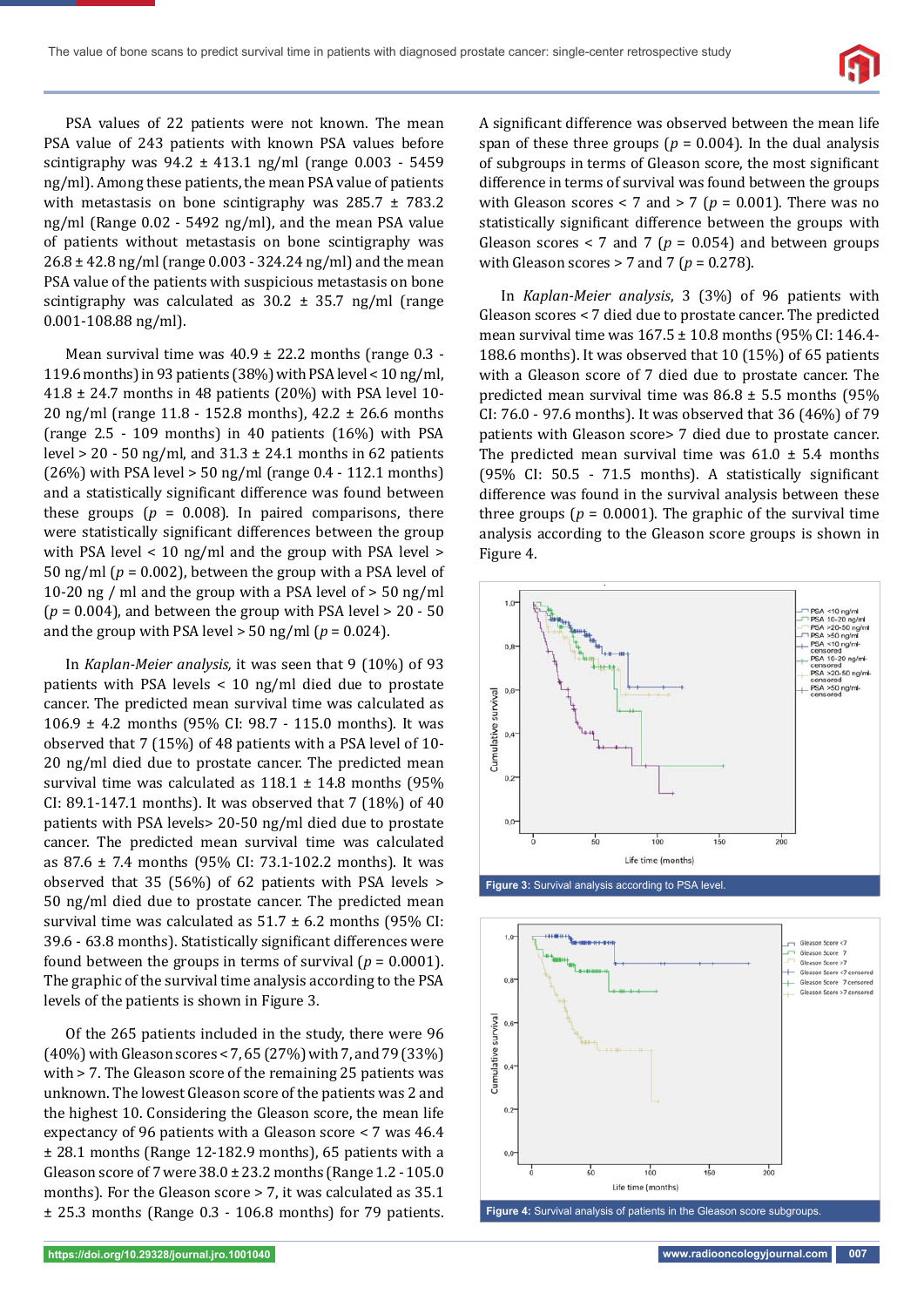

**Table 2:** Evaluation of prognostic factors by Cox regression analysis.

|                      | SE*   | Wald   | $p$ - value | HR <sup>t</sup> | 95% CI for HR <sup>§</sup> |                    |
|----------------------|-------|--------|-------------|-----------------|----------------------------|--------------------|
| <b>Variable</b>      |       |        |             |                 | <b>Lower limit</b>         | <b>Upper limit</b> |
| Age                  | 0.317 | 0.332  | 0.564       | 0.833           | 0.447                      | 1.551              |
| Gleason score        |       | 13.247 | 0.001       |                 |                            |                    |
| $= 7$                | 0.754 | 11.534 | 0.001       | 0.077           | 0.018                      | 0.339              |
| > 7                  | 0.392 | 3.679  | 0.055       | 0.471           | 0.218                      | 1.017              |
| <b>PSA</b>           |       | 9.053  | 0.029       |                 |                            |                    |
| 10-20 ng/ml          | 0.422 | 7.231  | 0.007       | 0.322           | 0.141                      | 0.735              |
| $> 20 - 50$ ng/ml    | 0.475 | 2.307  | 0.129       | 0.486           | 0.192                      | 1.233              |
| $> 50$ ng/ml         | 0.507 | 3.056  | 0.08        | 0.412           | 0.153                      | 1.113              |
| Bone scan            |       | 19.7   | 0.0001      |                 |                            |                    |
| Metastasis suspected | 0.363 | 18.924 | 0.0001      | 0.206           | 0.101                      | 0.42               |
| Metastasis positive  | 0.48  | 0.088  | 0.767       | 0.867           | 0.339                      | 2.22               |

In Cox regression analysis (Table 2), it was seen that the most important factor independently affecting survival was bone scintigraphy findings (Wald =  $19.70$ ;  $p = 0.0001$ ). The Gleason score (Wald =  $13.25$ ;  $p = 0.001$ ) and PSA level (Wald = 9.05; *p* = 0.029), although less potent, were observed as independent prognostic factors. Age (Wald = 0.332;  $p = 0.564$ ) was found to have no significant effect on prognosis.

#### **Discussion**

Distant metastasis was detected in at least 40% of prostate cancer patients in the clinic at the time of diagnosis. About 80% of patients who died due to prostate cancer have skeletal system metastasis [18]. Bone metastases are an important problem in many patients with advanced prostate cancer. The probability of annual bone metastasis development in patients with advanced-stage prostate cancer is 8%, and this rate increases to 40% within five years [19]. Radionuclide bone scintigraphy is the most useful diagnostic method for the detection of bone metastases because it is a sensitive, cheap, easily accessible, and applicable method, and also can perform whole-body scanning without additional radiation exposure with single imaging [20].

In our study, we detected bone metastasis in 26% of the patients (70 of 265 patients) with whole-body bone scintigraphy. The rate of metastasis detection in bone scintigraphy in patients diagnosed with prostate cancer is given in a wide range from 2.5% to 61% in the literature [5-11,21-28]. The closest values to the bone metastasis rate in our study were found by Kosuda, et al. [6] (22%; 287 of 1294 patients) from Japan and Lai, et al. [23] (29%; 34 of 116 patients) from China. The metastasis rates found in bone scintigraphy were reported by Salonia, et al. [27] reported 2.5% for the Italian population (31 of 1242 patients), while Ritenour, et al. [28] reported lower levels of 4% (32 out of 800 patients) for the American population. Bone metastasis rates in our patient group are closer to those reported in Asian countries. Considering that the patients in our study group belonged to the Asian-Caucasian race, this finding is an expected finding.

In the literature, we found the highest rate of bone metastases (61%) reported in a study by Tekdoğan, et al. [11]. Compared to their study, the important difference is the rate of our patients with PSA levels above 50 ng/ml. The proportion of patients (50%) in their study was almost twice that of ours (23%). Another difference is the number of patients. The number of patients (99 patients) in the studies of Tekdoğan, et al. [11] is less than the number of patients in our study (265 patients). That mentioned study of higher bone metastasis with a lower number of patients compared to us suggests that patients with higher PSA levels were selected and sent for bone scintigraphy, considering that the possibility of bone metastasis will increase as the PSA level increases.

The difference between our study from many studies in the literature is that we also included cases with suspected bone metastasis. We did not find any study in which patients with suspicious metastasis findings on scintigraphy were included as a separate group in survival analysis. It was observed that 30% of the patients who had suspicious findings for metastasis in bone scintigraphy died due to prostate cancer within the period specified for the study. The predicted mean survival time  $(71.1 \pm 14.4 \text{ months})$ in the patient group with bone scintigraphy for suspected metastasis was a value between the predicted mean survival time of patients with and without bone metastasis  $(47.4 \pm 5.4)$ and  $159.1 \pm 8.6$  months, respectively) (Figure 1). Considering both mortality rates and survival times, it cannot be ignored that patients with true metastases may be included in the patient group considered suspicious for metastasis in bone scintigraphy. Therefore, patients whose bone scintigraphy is reported as suspicious for metastasis should not be interpreted as negative in terms of bone metastasis without further examination by clinicians.

In our study, the predicted mean survival time of patients with metastasis to the skeletal system on bone scintigraphy  $(47.4 \pm 5.4 \text{ months})$  was significantly shorter than those without metastasis (159.1 ± 8.6 months) (*p* = 0.0001). There are studies in the literature investigating the prognostic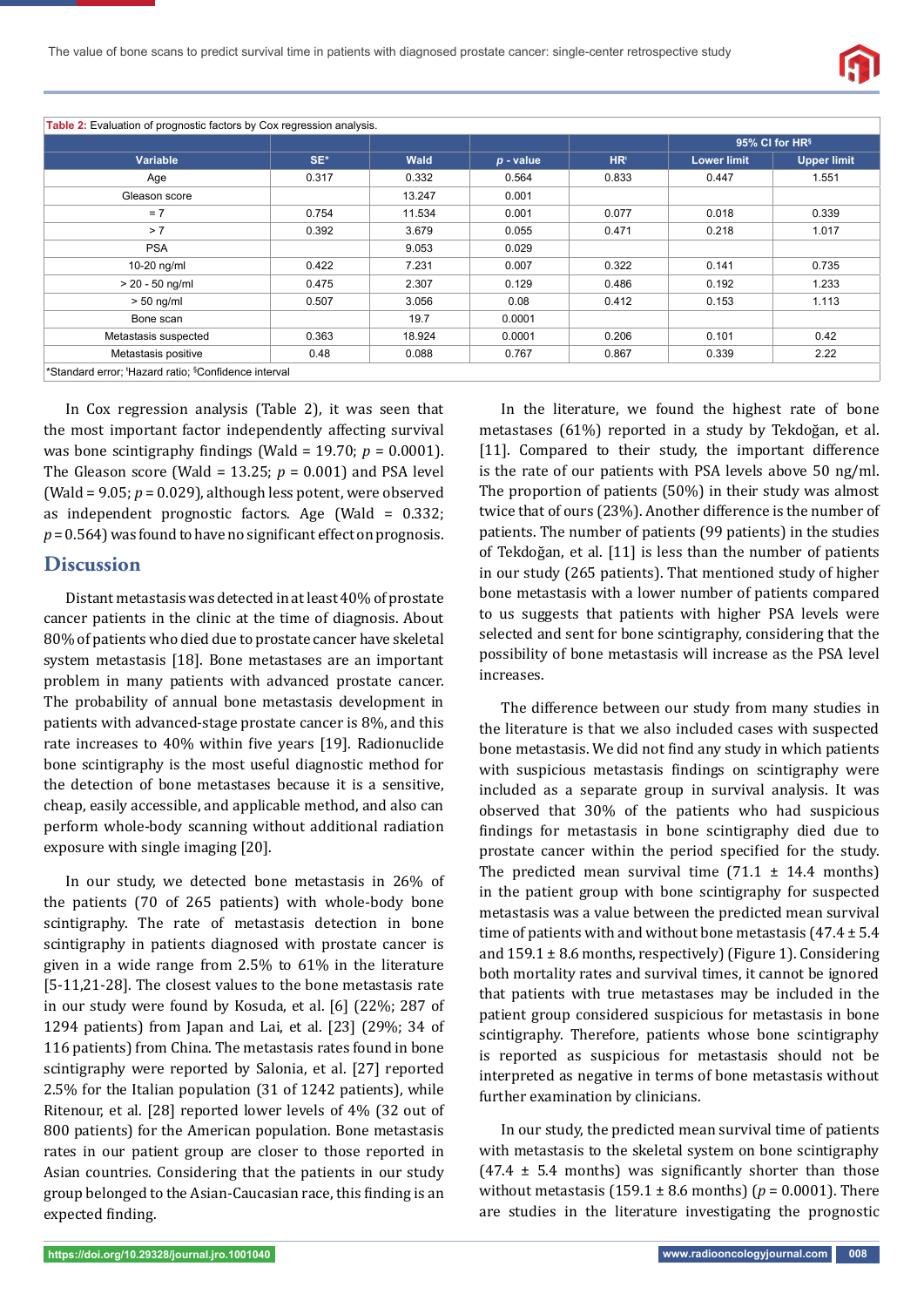

effect of bone scintigraphy [13,15,18,20,24,29-31]. The only study that we could reach comparing the survival times of patients with metastases and without metastases in bone scintigraphy was the study of 128 patients published by Lund, et al. [15] in 1984. Although the survival times given in this study were shorter in the metastatic group, it was observed that the survival time of all patients did not exceed 60 months, regardless of bone metastasis. In our study, the survival of cases with suspected bone metastasis and cases without metastasis is longer than their cases. It may be probably due to changing treatment options, but since the prognostic effects of the treatment could not be studied in our study, it is not possible to explain the subject.

Contrary to studies [32,33] emphasizing that age is an important prognostic factor, age was not found as a strong prognostic factor in our study. Öbek, et al. [33] found that the recurrence rate in patients over 70 years of age was higher than those of 70 years and younger and reported that age was an independent prognostic factor in predicting recurrence after radical prostatectomy. Wyatt, et al. [33] also showed that age is an important prognostic factor in predicting survival time in androgen-independent patients. He, et al. [34] concluded in their study with prostate cancer patients in which they detected bone metastases that age is not an independent prognostic factor in predicting survival time. In our study, when patients were divided into two groups younger than 70 years old and over 70 years old, the distribution of patients in both groups was equal (134 and 131 patients, respectively). The statistical significance level was *p* = 0.0001 in subgroups of Gleason score, PSA level, and bone scintigraphy findings in the survival time analysis, while the statistical significance level was the lowest in age groups ( $p = 0.031$ ). In the Kaplan-Meier analysis, a significant difference was found between the predicted mean survival time of patients under 70 years of age and patients over 70 years of age, while Cox regression analysis concluded that age is not an independent prognostic factor.

When the patients were evaluated according to the PSA level, it was found that the PSA level was < 10 ng/ml in 38% of 243 patients, and the PSA level was 10-20 ng/ml in 20%. In approaches that require bone scintigraphy considering the prostate-specific antigen level, the limit value chosen for PSA is usually 20 ng/ml [8,10-13]. Some approaches accept a cut-off value of 10 ng/ml [8,10,36]. In our study, patients with a PSA level of  $\leq 20$  ng/ml were as high as 58% (141 of 243 patients). We observed that the mean PSA values of the patients with metastasis on bone scintigraphy (285.7  $\pm$  783.2 ng/ml) were found to be greater than the mean PSA values of the patients without metastasis (26.8  $\pm$  42.8 ng/ml) and those with suspicious findings in terms of metastasis (30.2  $\pm$ 35.7 ng/ml). Rigaud, et al. [29] found the mean PSA values to be 975 ng/ml in their study with 86 patients who were found to have metastases on bone scintigraphy. In our study group,

the number of patients with bone metastases with a Gleason score of > 7 (43% *vs*. 47%) and the mean age (71,2 *vs*. 71,3) were similar to theirs. The PSA averages of patients with bone metastasis in their study were significantly higher than in our study. The highest PSA value in their study (12420 ng/ ml) was more than twice the highest PSA value in our study (5459 ng/ml). We think that this very high value raises the average.

When the average survival time was examined within the PSA subgroups, it was found that the mean life expectancy in the group with  $> 50$  ng/ml was significantly shorter than in the other groups. When the life expectancy was examined according to the PSA level, it was found that the life expectancy of patients with > 20-50 ng/ml and a 10-20 ng/ml was slightly longer than that of patients with < 10 ng/ ml. However, there was no statistically significant difference in terms of life span. In Kaplan-Meier survival analysis, the predicted mean survival time of patients with PSA 10 - 20 ng/ml  $(118.1 \pm 14.8 \text{ months})$  was found to be slightly longer than the predicted mean survival time of patients with PSA < 10 ng/ml (106.9±4.2 months). The predicted mean survival time of patients with PSA  $>$  20-50 ng/ml (87.6  $\pm$  7.4 months) and patients with PSA > 50 ng/ml (51.7  $\pm$  6.2 months) was shorter than the patients with PSA < 10 ng/ml and PSA 10- 20ng/ml. The reason for this difference in the predicted mean survival time, which was not monitored in the graphical analysis may be that the patient with the lowest survival time (0.3 months) calculated in our study was in the PSA < 10 ng/ml group, and the patient with the second-highest life expectancy (152.8 months) was in PSA of 10-20 ng/ml group. In general, we found that the higher the PSA value, the shorter the predicted mean survival time. Abu-Hamar, et al. [35] found that the time to progression of patients with a PSA level of 50 ng/ml  $(32 \text{ months})$  was significantly longer than the time to progression of patients with a PSA level of > 50 ng/ml (24 months) ( $p = 0.002$ ). Our findings are similar to theirs.

When the survival time was examined according to the Gleason score, it was seen that the more the Gleason score increased, the shorter the survival time (Figure 4). In our study, we saw that 41 (59%) of 70 patients with bone metastasis died due to prostate cancer. We calculated the predicted mean survival time as 47.4 ± 5.4 months. Yamashita, et al. [20], in their study with 76 prostate cancer patients with bone metastasis, found that 50 (66%) of these patients died due to prostate cancer. They calculated the median survival time to be 24.5 months (range of 3-100 months). The Gleason score of 60% of our patients with metastasis was above 7. They reported poor histological differentiation of the primary tumor in 37% of patients. Although our rate of patients with a Gleason score > 7 in our study was approximately twice as much as their study, our rate of patients who died due to prostate cancer was lower than theirs. When the patients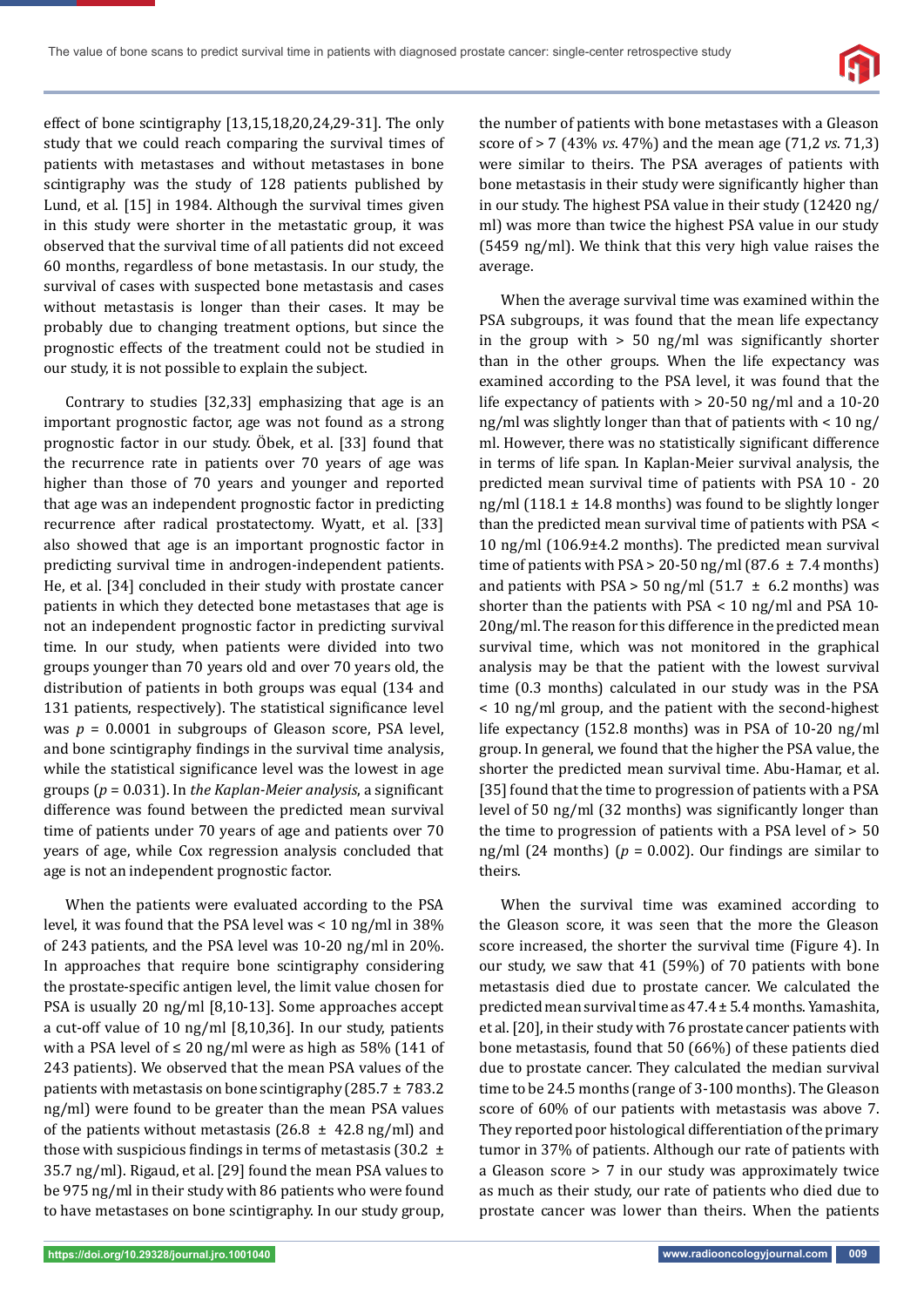

were compared by age groups, it was found to be similar. The average age of our patients with bone metastasis was 71.2 years old, theirs was 68.7 years old. In the study of Yamashita, et al. [20], the PSA value comparison between the groups could not be evaluated, since there was no data about the serum PSA values of the patients before whole-body bone scintigraphy. Abu-Hamar, et al. [35], similar to our study, reported a shorter survival time in patients with a Gleason score above 7 (poorly differentiated). They reported that patients with a Gleason score  $\leq 7$  (33 months) had longer survival than patients with a Gleason score > 7 (24 months)  $(p < 0.001)$ .

In the Cox regression analysis, it was seen that the most important factor independently affecting survival was bone scintigraphy findings (Wald = 19.7; *p* = 0.0001). Although PSA level and Gleason score were weaker, they were observed as independent prognostic factors. On the other hand, age was found to have no significant effect on prognosis. Abu-Hamar, et al. [35], in their study with 92 patients with metastatic prostate cancer, found similar to our study, the initial PSA level and Gleason score of the patient were useful markers in predicting prognosis. However, they did not find any statistical difference between the time to progression of the groups with  $> 6$  and  $\leq 6$  bone areas in which metastasis was observed among these patients. He, et al. [34] showed that the Gleason score  $(p = 0.044)$  is an independent prognostic factor similar to our study, but besides that, unlike our study, they did not find a significant relationship between PSA level  $(p = 0.973)$  and survival time.

## **Conclusion**

In our study, we found that the predicted survival time was shortened in patients with bone metastasis, high serum PSA levels, high Gleason score, and over 70 years of age. We concluded that bone metastasis detected in bone scintigraphy was the most important prognostic factor in predicting the survival time of patients, followed by Gleason score, serum PSA level, and age.

The limitations of this retrospective study, we do not have clear data on other prognostic factors such as the treatment status of the patients, familial prostate cancer data, PSA variants, and TNM classification. Only age, serum PSA level measured before the bone scintigraphy, Gleason score at the time of diagnosis, and presence of bone metastasis were used as prognostic factors.

#### **References**

- 1. Siegel RL, Miller KD, Jemal A. Cancer statistics, 2019. CA Cancer J Clin. 2019 Jan;69(1):7-34. doi: 10.3322/caac.21551. Epub 2019 Jan 8. PMID: 30620402.
- 2. Güney Y, Yılmaz S, Türkcü Ü, Kurtman C. Kemik metastazlarında tanı ve tedavi. Acta Oncologica Turcica. 2008;41:1-6.
- 3. Mottet N, Bellmunt J, Bolla M, Briers E, Cumberbatch MG, De Santis M, Fossati N, Gross T, Henry AM, Joniau S, Lam TB, Mason MD, Matveev VB,

Moldovan PC, van den Bergh RCN, Van den Broeck T, van der Poel HG, van der Kwast TH, Rouvière O, Schoots IG, Wiegel T, Cornford P. EAU-ESTRO-SIOG Guidelines on Prostate Cancer. Part 1: Screening, Diagnosis, and Local Treatment with Curative Intent. Eur Urol. 2017 Apr;71(4):618-629. doi: 10.1016/j.eururo.2016.08.003. Epub 2016 Aug 25. PMID: 27568654.

- 4. Greene KL, Albertsen PC, Babaian RJ, Carter HB, Gann PH, Han M, Kuban DA, Sartor AO, Stanford JL, Zietman A, Carroll P; American Urological Association. Prostate specific antigen best practice statement: 2009 update. J Urol. 2013 Jan;189(1 Suppl):S2-S11. doi: 10.1016/j.juro.2012.11.014. PMID: 23234625.
- 5. Hirobe M, Takahashi A, Hisasue S, Kitamura H, Kunishima Y, Masumori N, Iwasawa A, Fujimori K, Hasegawa T, Tsukamoto T. Bone scanning--who needs it among patients with newly diagnosed prostate cancer? Jpn J Clin Oncol. 2007 Oct;37(10):788-92. doi: 10.1093/jjco/hym097. Epub 2007 Oct 2. PMID: 17911377.
- 6. Kosuda S, Yoshimura I, Aizawa T, Koizumi K, Akakura K, Kuyama J, Ichihara K, Yonese J, Koizumi M, Nakashima J, Fujii H. Can initial prostate specific antigen determinations eliminate the need for bone scans in patients with newly diagnosed prostate carcinoma? A multicenter retrospective study in Japan. Cancer. 2002 Feb 15;94(4):964-72. PMID: 11920464.
- 7. Ayyathurai R, Mahapatra R, Rajasundaram R, Srinivasan V, Archard NP, Toussi H. A study on staging bone scans in newly diagnosed prostate cancer. Urol Int. 2006;76(3):209-12. doi: 10.1159/000091620. PMID: 16601380.
- 8. Pal RP, Thiruudaian T, Khan MA. When is a bone scan study appropriate in asymptomatic men diagnosed with prostate cancer? Asian J Androl. 2008 Nov;10(6):890-5. doi: 10.1111/j.1745- 7262.2008.00427.x. PMID: 18958353.
- 9. Spencer JA, Chng WJ, Hudson E, Boon AP, Whelan P. Prostate specific antigen level and Gleason score in predicting the stage of newly diagnosed prostate cancer. Br J Radiol. 1998 Nov;71(851):1130- 5. doi: 10.1259/bjr.71.851.10434906. PMID: 10434906.
- 10. O'Sullivan JM, Norman AR, Cook GJ, Fisher C, Dearnaley DP. Broadening the criteria for avoiding staging bone scans in prostate cancer: a retrospective study of patients at the Royal Marsden Hospital. BJU Int. 2003 Nov;92(7):685-9. doi: 10.1046/j.1464- 410x.2003.04480.x. PMID: 14616446.
- 11. Tekdoğan ÜY, Ortapamuk H, Oğuz H, Başar MM, Naldöken S, Atan A. Prostat kanserli hastalarda prostat spesifik antijen (PSA) kemik metastazlarının belirleyicisi midir? Türk Üroloji Dergisi. 2001;27:433- 436.
- 12. Partin AW, Kattan MW, Subong ENP, Walsh PC, Wojno KJ, Oesterling JE, Scardino PT, Pearson JD. Combination of prostate-specific antigen, clinical stage, and Gleason score to predict pathological stage of localized prostate cancer. A multi-institutional update. JAMA. 1997;277:1445-1451.
- 13. Soloway MS, Hardeman SW, Hickey D, Raymond J, Todd B, Soloway S, Moinuddin M. Stratification of patients with metastatic prostate cancer based on extent of disease on initial bone scan. Cancer. 1988 Jan 1;61(1):195-202. doi: 10.1002/1097-0142(19880101)61:1<195::aidcncr2820610133>3.0.co;2-y. PMID: 3334948.
- 14. Ishikawa S, Soloway MS, Van der Zwaag R, Todd B. Prognostic factors in survival free of progression after androgen deprivation therapy for treatment of prostate cancer. J Urol. 1989 May;141(5):1139-42. doi: 10.1016/s0022-5347(17)41193-1. PMID: 2651713.
- 15. Lund F, Smith PH, Suciu S. Do bone scans predict prognosis in prostatic cancer? A report of the EORTC protocol 30762. Br J Urol. 1984 Feb;56(1):58-63. doi: 10.1111/j.1464-410x.1984.tb07165.x. PMID: 6697108.
- 16. Lund F, Smith PH, Suciu S. Do bone scans predict prognosis in prostatic cancer? A report of the EORTC protocol 30762. Br J Urol. 1984 Feb;56(1):58-63. doi: 10.1111/j.1464-410x.1984.tb07165.x. PMID: 6697108.